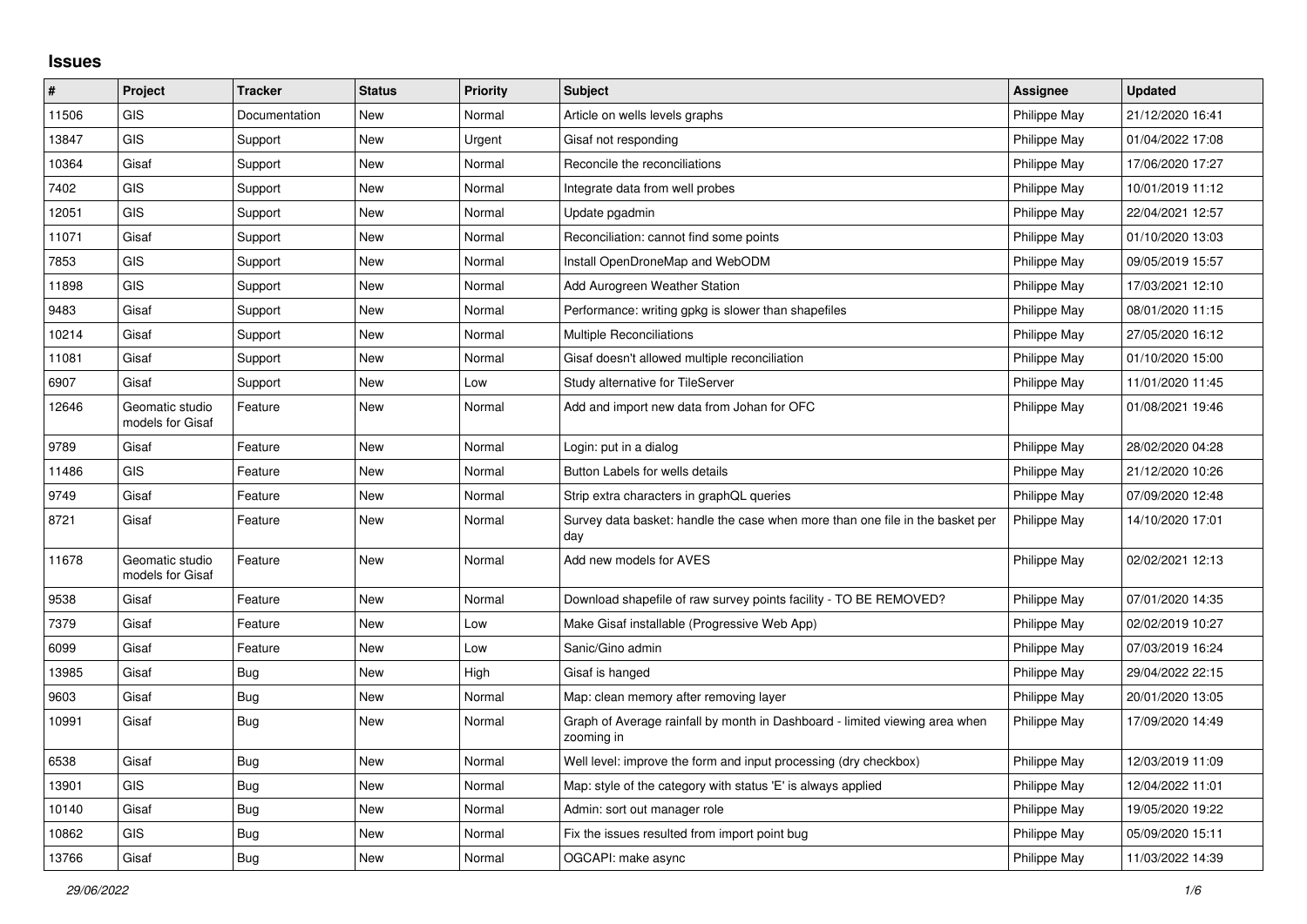| #     | Project                             | <b>Tracker</b> | <b>Status</b> | <b>Priority</b> | <b>Subject</b>                                                                   | <b>Assignee</b> | <b>Updated</b>   |
|-------|-------------------------------------|----------------|---------------|-----------------|----------------------------------------------------------------------------------|-----------------|------------------|
| 6090  | Gisaf                               | <b>Bug</b>     | New           | Low             | Polygon rendering issue                                                          | Philippe May    | 07/03/2019 16:24 |
| 13115 | GIS                                 | Task           | In Progress   | Urgent          | Server not working after power cut                                               | Philippe May    | 29/10/2021 11:05 |
| 13991 | GIS                                 | Support        | In Progress   | High            | Gisaf is again hung                                                              | Philippe May    | 30/04/2022 14:01 |
| 7120  | GIS                                 | Support        | In Progress   | Normal          | High CPU usage on the server (dom0)                                              | Philippe May    | 26/02/2019 13:10 |
| 7161  | GIS                                 | Support        | In Progress   | Normal          | Setup remote backup                                                              | Philippe May    | 19/12/2018 10:14 |
| 12867 | GIS                                 | Support        | In Progress   | Normal          | Upgrade server (all virtual machines) to Debian bullseye                         | Philippe May    | 25/10/2021 17:34 |
| 13203 | <b>GIS</b>                          | Support        | In Progress   | Normal          | Redis server: fix warning relarted to memory allocation                          | Philippe May    | 12/11/2021 13:03 |
| 10291 | GIS                                 | Support        | In Progress   | Normal          | Vacuum DB at reboot                                                              | Philippe May    | 29/10/2021 11:44 |
| 7584  | Gisaf                               | <b>Bug</b>     | In Progress   | Normal          | Error with large integers (graphql)                                              | Philippe May    | 20/09/2019 10:52 |
| 5978  | <b>GIS</b>                          | Task           | Resolved      | High            | Registration for Bangalore Open Street Map conference                            | Philippe May    | 11/06/2018 11:56 |
| 7936  | Geomatic studio<br>models for Gisaf | Task           | Resolved      | Normal          | Add the wastewater type to the origin                                            | Philippe May    | 19/03/2019 23:56 |
| 6069  | Gisaf                               | Task           | Resolved      | Normal          | wwtp output and flow component - output                                          | Philippe May    | 22/06/2018 15:15 |
| 8096  | Geomatic studio<br>models for Gisaf | Task           | Resolved      | Normal          | Creating a Gkpg/shp for elevation points in Basins with category as an attribute | Philippe May    | 24/05/2019 16:57 |
| 7935  | Geomatic studio<br>models for Gisaf | Task           | Resolved      | Normal          | Template components in order                                                     | Philippe May    | 20/03/2019 15:18 |
| 7813  | Gisaf                               | Documentation  | Resolved      | Normal          | Including credits for ESRI basemap (Sat, Highways, Labels)                       | Philippe May    | 05/03/2019 12:39 |
| 9552  | Gisaf                               | Documentation  | Resolved      | Normal          | Weekly resampling - Starts on mondays                                            | Philippe May    | 25/07/2020 17:12 |
| 9592  | Gisaf                               | Support        | Resolved      | Urgent          | Follow up migration                                                              | Philippe May    | 19/01/2020 13:42 |
| 13883 | GIS                                 | Support        | Resolved      | Urgent          | Gisaf not responding - Possible issue with tag editing?                          | Philippe May    | 07/04/2022 19:34 |
| 13642 | Gisaf                               | Support        | Resolved      | Urgent          | Electrical problems: Server down                                                 | Philippe May    | 15/02/2022 09:38 |
| 14072 | <b>GIS</b>                          | Support        | Resolved      | Urgent          | Gisaf very slow                                                                  | Philippe May    | 19/05/2022 02:29 |
| 13447 | GIS                                 | Support        | Resolved      | Urgent          | Server down due to electrical power cut                                          | Philippe May    | 31/12/2021 17:14 |
| 3410  | GIS                                 | Support        | Resolved      | High            | Map website to http://water.auroville.org.in                                     | Philippe May    | 27/12/2016 22:41 |
| 13202 | Gisaf                               | Support        | Resolved      | Normal          | Gisaf is showing error                                                           | Philippe May    | 12/11/2021 12:59 |
| 10693 | GIS                                 | Support        | Resolved      | Normal          | Wrong geometry type for category R54                                             | Philippe May    | 30/07/2020 12:00 |
| 10153 | GIS                                 | Support        | Resolved      | Normal          | Postgis access for Selvarani in QGis                                             | Philippe May    | 23/05/2020 12:05 |
| 13763 | GIS                                 | Support        | Resolved      | Normal          | Gisaf not responding                                                             | Philippe May    | 11/03/2022 13:03 |
| 13952 | Gisaf                               | Support        | Resolved      | Normal          | Gisaf isn't Connecting                                                           | Philippe May    | 25/04/2022 11:27 |
| 11886 | Gisaf                               | Support        | Resolved      | Normal          | Pandas resample deprecation warning                                              | Philippe May    | 16/03/2021 12:49 |
| 12895 | GIS                                 | Support        | Resolved      | Normal          | Migrate backups to Bung                                                          | Philippe May    | 12/11/2021 00:36 |
| 9292  | GIS                                 | Support        | Resolved      | Normal          | Server upgrade to buster                                                         | Philippe May    | 13/11/2019 12:29 |
| 9463  | GIS                                 | Support        | Resolved      | Normal          | Setup a weather station in Kalpana                                               | Philippe May    | 02/11/2021 15:08 |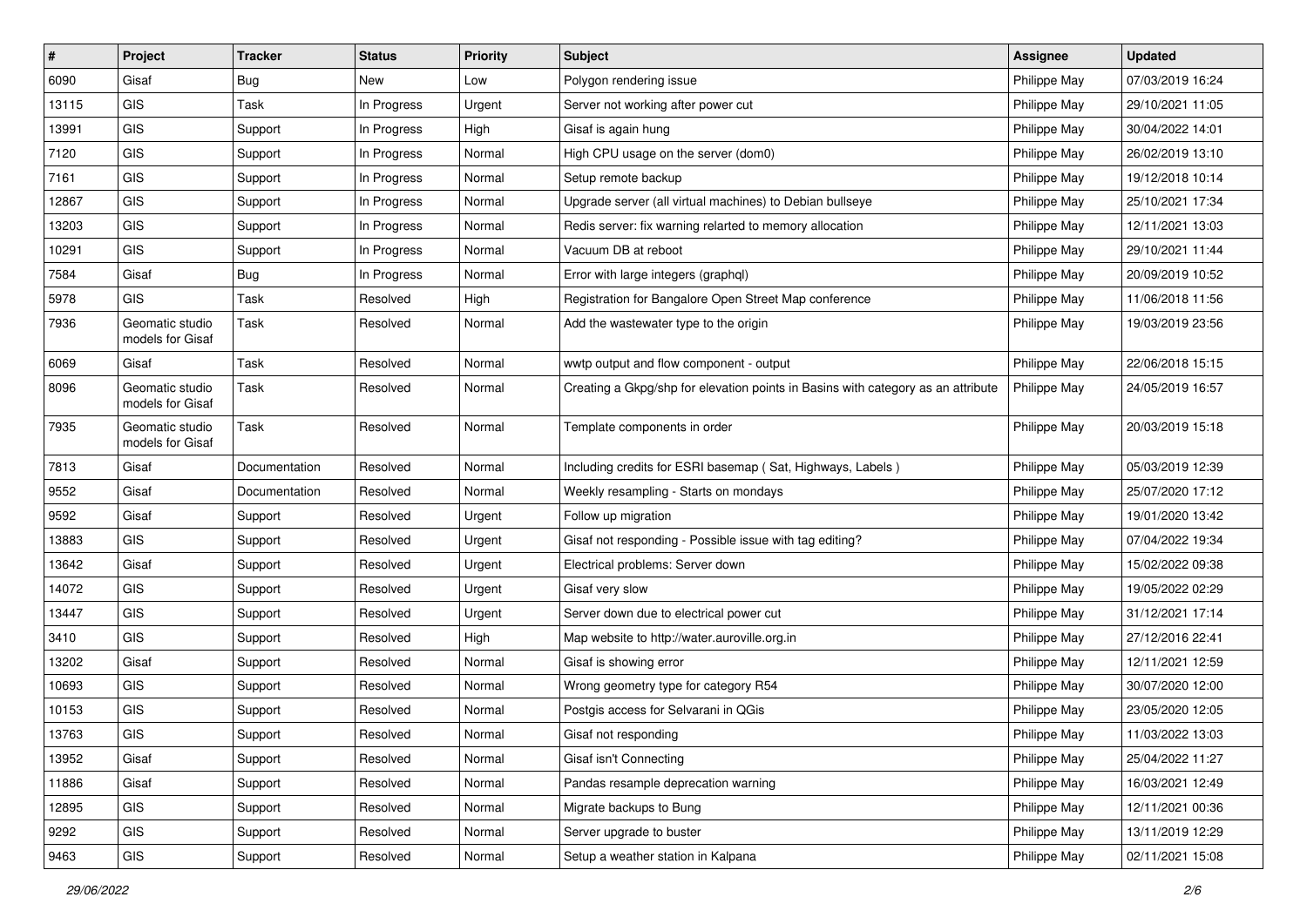| #     | Project                             | <b>Tracker</b> | <b>Status</b> | <b>Priority</b> | <b>Subject</b>                                                     | <b>Assignee</b> | <b>Updated</b>   |
|-------|-------------------------------------|----------------|---------------|-----------------|--------------------------------------------------------------------|-----------------|------------------|
| 10224 | Gisaf                               | Support        | Resolved      | Normal          | Update gs.basemaps in Jupyter notebooks                            | Philippe May    | 14/06/2021 16:15 |
| 8450  | <b>GIS</b>                          | Support        | Resolved      | Normal          | Unable to Load Jupyter Lab                                         | Philippe May    | 10/06/2019 15:52 |
| 6990  | <b>GIS</b>                          | Support        | Resolved      | Normal          | Create a VM for Notebooks                                          | Philippe May    | 10/11/2018 15:57 |
| 6494  | GIS                                 | Support        | Resolved      | Normal          | Add CC copyright on data                                           | Philippe May    | 31/08/2018 21:19 |
| 8504  | GIS                                 | Support        | Resolved      | Normal          | Clean data from the weather station                                | Philippe May    | 04/07/2019 17:05 |
| 9466  | Gisaf                               | Support        | Resolved      | Normal          | Rename "altitude" to "elevation"                                   | Philippe May    | 08/01/2020 11:27 |
| 13235 | GIS                                 | Support        | Resolved      | Normal          | Server hardware failure (sdc hard drive)                           | Philippe May    | 19/11/2021 17:59 |
| 6954  | GIS                                 | Support        | Resolved      | Normal          | Create a VM for DB                                                 | Philippe May    | 10/11/2018 16:02 |
| 7156  | GIS                                 | Support        | Resolved      | Normal          | Make server boot again                                             | Philippe May    | 05/02/2019 11:13 |
| 12688 | Gisaf                               | Support        | Resolved      | Normal          | Layers are not visible                                             | Philippe May    | 10/08/2021 10:03 |
| 13982 | GIS                                 | Support        | Resolved      | Normal          | Update server's storage                                            | Philippe May    | 06/05/2022 14:38 |
| 13681 | Gisaf                               | Support        | Resolved      | Normal          | Gisaf isn't Connecting                                             | Philippe May    | 19/02/2022 11:01 |
| 7343  | GIS                                 | Support        | Resolved      | Normal          | Add layer for locations                                            | Philippe May    | 02/02/2019 15:25 |
| 13090 | Gisaf                               | Support        | Resolved      | Normal          | Importing error in new admin                                       | Philippe May    | 28/10/2021 11:00 |
| 11457 | Gisaf                               | Support        | Resolved      | Normal          | Building Shed and Retaining Walls are not showing in a map         | Philippe May    | 14/12/2020 19:52 |
| 8246  | <b>GIS</b>                          | Support        | Resolved      | Normal          | Server down?                                                       | Philippe May    | 06/05/2019 15:45 |
| 13068 | GIS                                 | Support        | Resolved      | Normal          | Migrate gisaf VM to bullseye                                       | Philippe May    | 25/10/2021 17:28 |
| 9220  | GIS                                 | Feature        | Resolved      | High            | Setting the daily resampling of weather data starting from 8.30 am | Philippe May    | 08/01/2020 17:57 |
| 12075 | <b>GIS</b>                          | Feature        | Resolved      | High            | CSR Weather Station not showing since 22 of april 2021             | Philippe May    | 29/04/2021 15:34 |
| 13968 | Geomatic studio<br>models for Gisaf | Feature        | Resolved      | Normal          | Create layers and all for the LB records                           | Philippe May    | 28/04/2022 17:18 |
| 5033  | Gisaf                               | Feature        | Resolved      | Normal          | Add an option to display a base line in the bar charts             | Philippe May    | 04/01/2018 01:09 |
| 8630  | Gisaf                               | Feature        | Resolved      | Normal          | Map: add option for filter with status                             | Philippe May    | 10/07/2019 16:49 |
| 7527  | Gisaf                               | Feature        | Resolved      | Normal          | Give an option to resample data for graphs (eg. rain gauge)        | Philippe May    | 07/03/2019 16:24 |
| 8669  | Gisaf                               | Feature        | Resolved      | Normal          | Groups of map layers                                               | Philippe May    | 26/07/2019 10:51 |
| 10014 | Gisaf                               | Feature        | Resolved      | Normal          | Interity checks                                                    | Philippe May    | 19/05/2020 19:23 |
| 9944  | Gisaf                               | Feature        | Resolved      | Normal          | Admin: manage categories                                           | Philippe May    | 10/04/2020 12:06 |
| 10182 | Gisaf                               | Feature        | Resolved      | Normal          | Function to change status of surveyed features                     | Philippe May    | 15/07/2020 15:10 |
| 9509  | Gisaf                               | Feature        | Resolved      | Normal          | Update angular-plotly to 1.5.0                                     | Philippe May    | 04/01/2020 12:05 |
| 9510  | Gisaf                               | Feature        | Resolved      | Normal          | Automatically resample to daily when there's too much data         | Philippe May    | 01/01/2020 14:12 |
| 9563  | Gisaf                               | Feature        | Resolved      | Normal          | Live layers: add option to link to a map feature                   | Philippe May    | 12/01/2020 22:22 |
| 9516  | Gisaf                               | Feature        | Resolved      | Normal          | Map: add option to grab link to the selected feature               | Philippe May    | 02/01/2020 15:42 |
| 9517  | Gisaf                               | Feature        | Resolved      | Normal          | Tags: add location                                                 | Philippe May    | 03/01/2020 11:54 |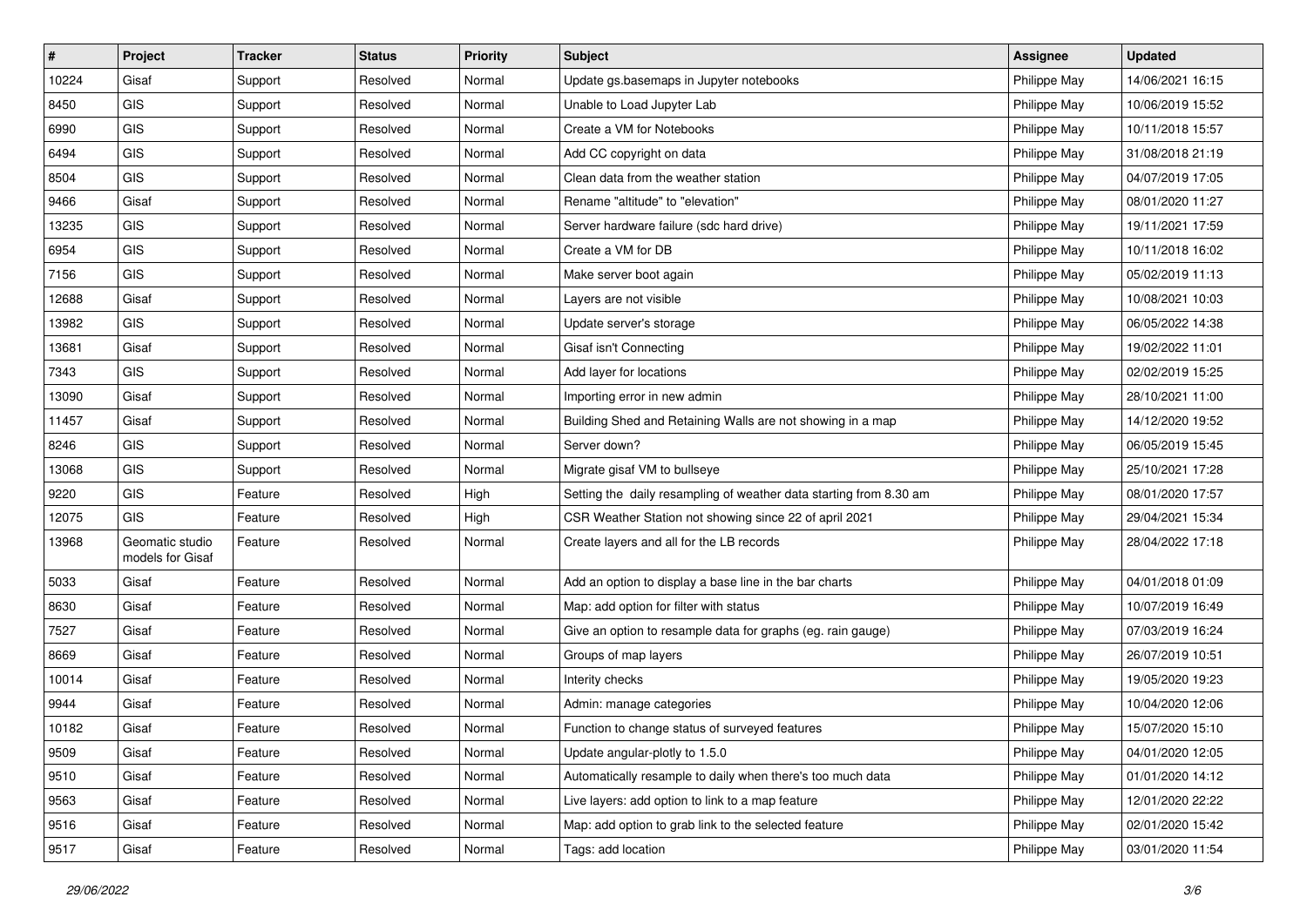| $\vert$ # | Project                             | <b>Tracker</b> | <b>Status</b> | Priority  | Subject                                                                                                      | <b>Assignee</b>     | <b>Updated</b>   |
|-----------|-------------------------------------|----------------|---------------|-----------|--------------------------------------------------------------------------------------------------------------|---------------------|------------------|
| 9534      | Gisaf                               | Feature        | Resolved      | Normal    | GeoJson store: systematically use geodataframes                                                              | Philippe May        | 07/01/2020 16:51 |
| 12491     | Gisaf                               | Feature        | Resolved      | Normal    | Measure distances on the map                                                                                 | Philippe May        | 11/07/2021 11:51 |
| 10675     | Gisaf                               | Feature        | Resolved      | Normal    | Add attribution on map                                                                                       | Philippe May        | 04/07/2021 13:58 |
| 10152     | Gisaf                               | Feature        | Resolved      | Normal    | wells list in Measures Tab with only wells having measures                                                   | Philippe May        | 10/06/2020 15:05 |
| 10331     | Gisaf                               | Feature        | Resolved      | Normal    | Reconciliation: sort layer by alphabetical order                                                             | Philippe May        | 12/06/2020 17:45 |
| 10536     | Gisaf                               | Feature        | Resolved      | Normal    | Migrate PlottableModel.Actions.download csv value to plugins                                                 | Philippe May        | 15/07/2020 15:07 |
| 10920     | Gisaf                               | Feature        | Resolved      | Normal    | Add option to display labels on the map                                                                      | Philippe May        | 07/09/2020 11:54 |
| 10741     | Gisaf                               | Feature        | Resolved      | Normal    | Add a way for changing status of a feature, given its original id                                            | Philippe May        | 16/09/2020 17:35 |
| 10569     | Gisaf                               | Feature        | Resolved      | Normal    | Well Masterfile/Repository                                                                                   | Philippe May        | 19/12/2020 17:10 |
| 10948     | Gisaf                               | Feature        | Resolved      | Normal    | Add WMS3 server capabilities (with pygeoapi)                                                                 | Philippe May        | 14/09/2020 16:59 |
| 11649     | Gisaf                               | Feature        | Resolved      | Normal    | Wells timeline dashboard misc. improvements                                                                  | Philippe May        | 27/01/2021 15:47 |
| 11577     | Gisaf                               | Feature        | Resolved      | Normal    | Dashboard: multiple sections per page                                                                        | Philippe May        | 27/01/2021 12:37 |
| 11449     | Gisaf                               | Feature        | Resolved      | Normal    | Strip extra characters when importing survey CSV files                                                       | Philippe May        | 10/12/2020 01:06 |
| 11907     | Gisaf                               | Feature        | Resolved      | Normal    | Allow specific project list for custom models                                                                | Philippe May        | 19/03/2021 16:13 |
| 11762     | Gisaf                               | Feature        | Resolved      | Normal    | Switch from Mapbox to Maplibre                                                                               | Philippe May        | 20/11/2021 15:21 |
| 10151     | GIS                                 | Feature        | Resolved      | Normal    | PG ADMIN installation on server                                                                              | Philippe May        | 23/05/2020 12:04 |
| 14090     | GIS                                 | Feature        | Resolved      | Normal    | Move to SDDs after failure of one HDD in the RAID array of the domUs                                         | Philippe May        | 27/05/2022 16:28 |
| 7696      | Geomatic studio<br>models for Gisaf | Feature        | Resolved      | Normal    | HT Cables shapefile from Johan                                                                               | Philippe May        | 25/02/2019 18:54 |
| 7710      | Geomatic studio<br>models for Gisaf | Feature        | Resolved      | Normal    | Add fields to the individual components                                                                      | Philippe May        | 25/02/2019 13:07 |
| 7711      | Geomatic studio<br>models for Gisaf | Feature        | Resolved      | Normal    | Add fields to component types                                                                                | Philippe May        | 25/02/2019 13:06 |
| 7709      | Geomatic studio<br>models for Gisaf | Feature        | Resolved      | Normal    | Waste water treatment plant improvements                                                                     | <b>Philippe May</b> | 19/03/2019 23:58 |
| 7725      | Geomatic studio<br>models for Gisaf | Feature        | Resolved      | Normal    | Add a button for generating reports                                                                          | Philippe May        | 25/02/2019 13:08 |
| 3472      | Gisaf                               | Feature        | Resolved      | Normal    | Weather station graphs: choice of parameters                                                                 | Philippe May        | 10/03/2019 14:52 |
| 5618      | Gisaf                               | Feature        | Resolved      | Low       | Export layers as DXF                                                                                         | Philippe May        | 05/03/2019 12:42 |
| 12049     | GIS.                                | Bug            | Resolved      | Immediate | Gisaf Error                                                                                                  | Philippe May        | 22/04/2021 10:39 |
| 3368      | GIS                                 | <b>Bug</b>     | Resolved      | Urgent    | Cannot upload data                                                                                           | Philippe May        | 21/12/2016 12:10 |
| 10728     | Gisaf                               | <b>Bug</b>     | Resolved      | Normal    | Cannot download CSV for values                                                                               | Philippe May        | 03/08/2020 15:49 |
| 10323     | GIS                                 | <b>Bug</b>     | Resolved      | Normal    | Survey points from Eric Chacra: misc issues                                                                  | Philippe May        | 03/08/2020 13:11 |
| 10539     | Gisaf                               | <b>Bug</b>     | Resolved      | Normal    | New basket admin: the metadata (surveyor, etc) aren't populated from raw<br>points when importing shapefiles | Philippe May        | 15/07/2020 15:02 |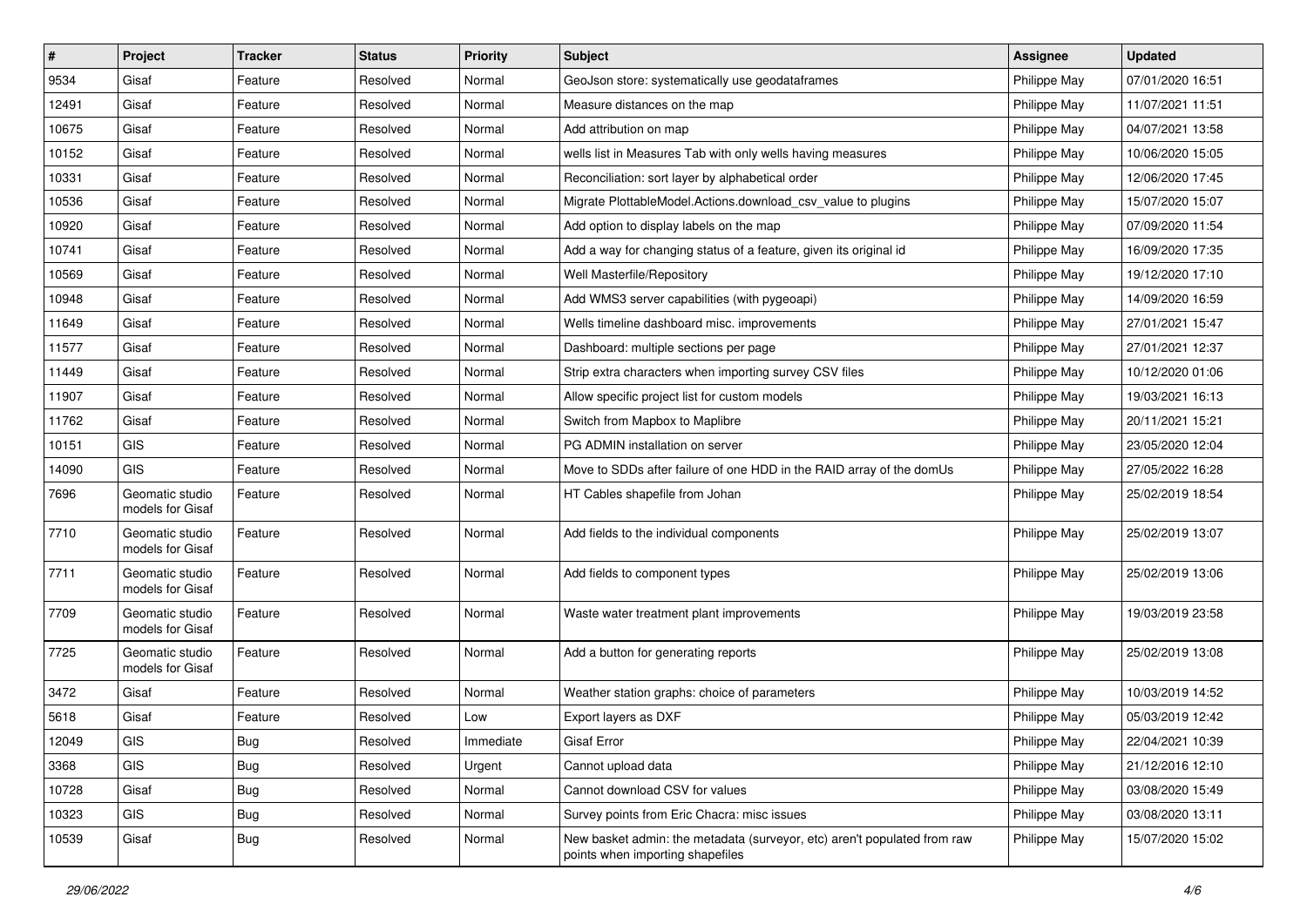| #     | Project    | <b>Tracker</b> | <b>Status</b> | Priority | <b>Subject</b>                                                                                        | Assignee     | <b>Updated</b>   |
|-------|------------|----------------|---------------|----------|-------------------------------------------------------------------------------------------------------|--------------|------------------|
| 10439 | Gisaf      | <b>Bug</b>     | Resolved      | Normal   | Reconciliation: use categories instead of layers                                                      | Philippe May | 27/06/2020 05:21 |
| 10289 | Gisaf      | <b>Bug</b>     | Resolved      | Normal   | New basket: cannot import raingauge Excel sheet                                                       | Philippe May | 11/06/2020 12:17 |
| 10149 | Gisaf      | <b>Bug</b>     | Resolved      | Normal   | Import basket: fix authorization auto import                                                          | Philippe May | 09/06/2020 23:09 |
| 12701 | GIS        | Bug            | Resolved      | Normal   | Weather Station not showing data since 24 July 2021                                                   | Philippe May | 12/08/2021 12:21 |
| 5988  | Gisaf      | <b>Bug</b>     | Resolved      | Normal   | problem with the flow from origin of wastewater to the component                                      | Philippe May | 08/06/2018 15:14 |
| 10125 | Gisaf      | Bug            | Resolved      | Normal   | Feature with Status other than existing, not showing in the map (example: future<br>building outline) | Philippe May | 20/05/2020 04:05 |
| 10122 | Gisaf      | <b>Bug</b>     | Resolved      | Normal   | Reconciliation: missing categories                                                                    | Philippe May | 19/05/2020 02:53 |
| 10123 | Gisaf      | <b>Bug</b>     | Resolved      | Normal   | Basket Upload: store not saved                                                                        | Philippe May | 19/05/2020 17:36 |
| 10213 | Gisaf      | <b>Bug</b>     | Resolved      | Normal   | Point showing in the reconciliation pop-up but error while reconciling                                | Philippe May | 26/06/2020 14:37 |
| 10407 | Gisaf      | <b>Bug</b>     | Resolved      | Normal   | Live layer DXF export: missing reprojection                                                           | Philippe May | 23/06/2020 04:24 |
| 10400 | Gisaf      | <b>Bug</b>     | Resolved      | Normal   | Map search: works only once                                                                           | Philippe May | 24/06/2020 12:05 |
| 9602  | Gisaf      | <b>Bug</b>     | Resolved      | Normal   | Map: ability to cancel download                                                                       | Philippe May | 20/01/2020 18:32 |
| 9465  | Gisaf      | Bug            | Resolved      | Normal   | Export plots to PNG missing axis labels                                                               | Philippe May | 08/01/2020 11:35 |
| 9519  | Gisaf      | <b>Bug</b>     | Resolved      | Normal   | Map info: fix icons                                                                                   | Philippe May | 02/01/2020 13:11 |
| 10180 | Gisaf      | <b>Bug</b>     | Resolved      | Normal   | Error importing Johan's shapefile                                                                     | Philippe May | 27/05/2020 15:34 |
| 10830 | Gisaf      | <b>Bug</b>     | Resolved      | Normal   | Import issue with raw survey points                                                                   | Philippe May | 30/08/2020 14:45 |
| 5974  | Gisaf      | <b>Bug</b>     | Resolved      | Normal   | Issues in uploading readings into GISAF using interface                                               | Philippe May | 06/02/2019 09:25 |
| 10829 | Gisaf      | Bug            | Resolved      | Normal   | Missing symbols                                                                                       | Philippe May | 24/08/2020 12:34 |
| 10337 | Gisaf      | <b>Bug</b>     | Resolved      | Normal   | Custom layers with a "status" column not displayed on the map                                         | Philippe May | 13/06/2020 17:36 |
| 8756  | Gisaf      | <b>Bug</b>     | Resolved      | Normal   | Map: handle errors when layers (eg, in base maps) don't actually exist                                | Philippe May | 02/08/2019 16:40 |
| 10306 | Gisaf      | <b>Bug</b>     | Resolved      | Normal   | Logout not working                                                                                    | Philippe May | 11/06/2020 12:13 |
| 10360 | Gisaf      | <b>Bug</b>     | Resolved      | Normal   | Cannot import survey: accuracy issue                                                                  | Philippe May | 17/06/2020 01:29 |
| 9493  | Gisaf      | <b>Bug</b>     | Resolved      | Normal   | Plotly png download resize frame                                                                      | Philippe May | 26/12/2019 16:37 |
| 10819 | Gisaf      | <b>Bug</b>     | Resolved      | Normal   | Evergreen well: popup showing "null" instead of location, status, type                                | Philippe May | 23/08/2020 23:44 |
| 13885 | <b>GIS</b> | <b>Bug</b>     | Resolved      | Normal   | Wrong name showing in the list of layers in the map                                                   | Philippe May | 23/04/2022 04:04 |
| 8231  | Gisaf      | Bug            | Resolved      | Normal   | Fix status in table definition of new categories                                                      | Philippe May | 03/05/2019 17:26 |
| 9036  | Gisaf      | <b>Bug</b>     | Resolved      | Normal   | Fix login indicator                                                                                   | Philippe May | 03/10/2019 15:15 |
| 13132 | GIS        | Bug            | Resolved      | Normal   | CSR Weather station missing data 28 nd 29 Otober 2021                                                 | Philippe May | 06/11/2021 12:20 |
| 7551  | GIS        | <b>Bug</b>     | Resolved      | Normal   | error while downloading shapefiles from gisaf                                                         | Philippe May | 06/02/2019 09:10 |
| 10740 | Gisaf      | <b>Bug</b>     | Resolved      | Normal   | Change status: issue with projection system                                                           | Philippe May | 17/09/2020 14:34 |
| 10732 | Gisaf      | <b>Bug</b>     | Resolved      | Normal   | Wind Speed unit                                                                                       | Philippe May | 04/08/2020 16:52 |
| 7552  | GIS        | <b>Bug</b>     | Resolved      | Normal   | error in auto import of raw points to point shapefiles                                                | Philippe May | 05/02/2019 11:13 |